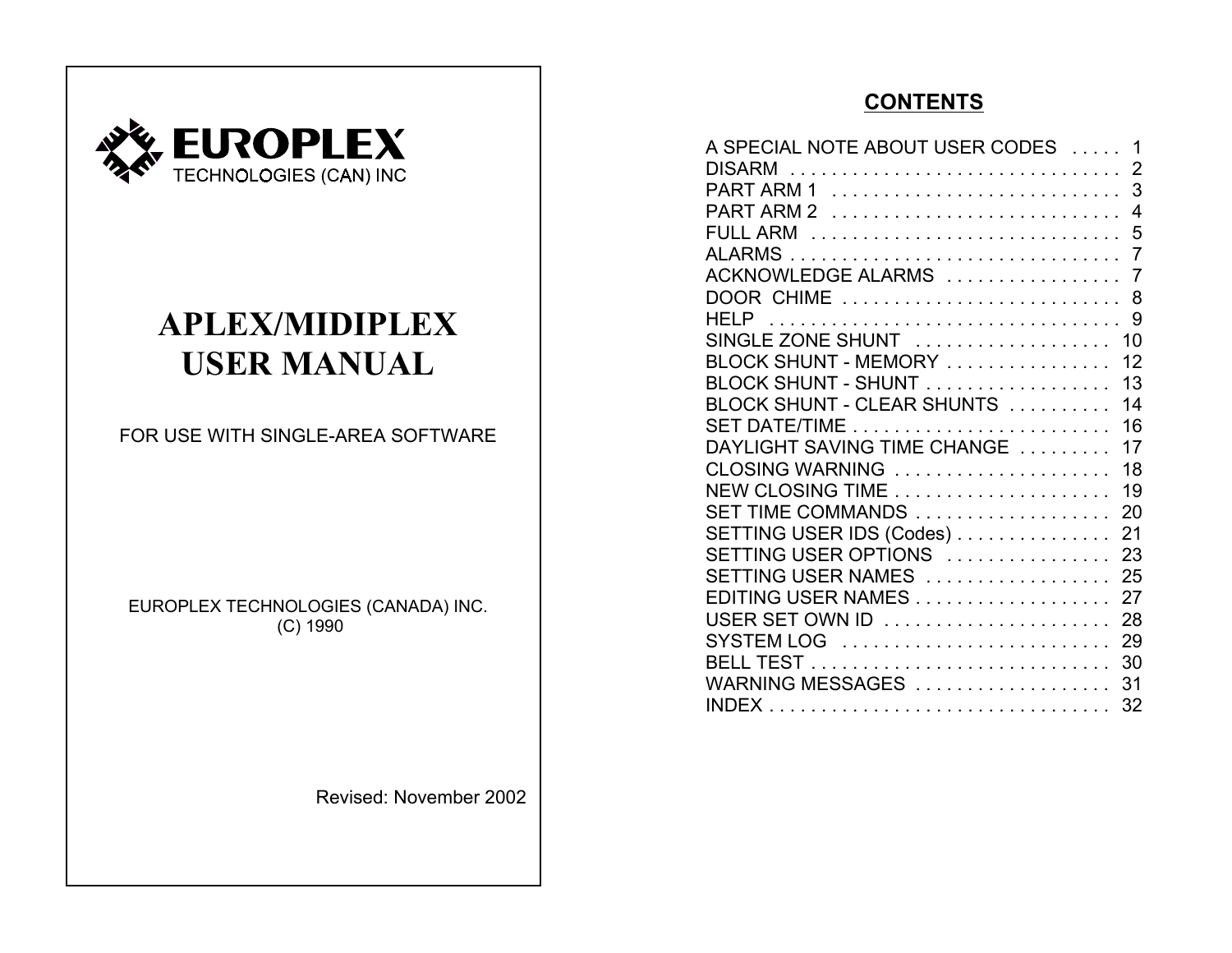# **A SPECIAL NOTE ABOUT USER CODES:**

Each person authorized to operate the panel is given a user code to identify him or her. Throughout this booklet, reference will be made to entering a user code and then selecting a function or an action.

### **INSTALLATIONS PRIOR TO 1996**

If the panel was installed prior to 1996 and optioned for 4-digit user codes, you may use a 1-digit to 4-digit code including leading zeros (e.g., 009 or just 9). If the code has less than 4 digits, you must press the RETURN key to complete the entry. If the code has 4 digits, it is not necessary to press the RETURN key. The first valid code is 1 and extends up to 9999.

If the panel was optioned for 5-digit user codes, you may use a 1-digit to 4-digit code including leading zeros and again you must press the RETURN key to complete the entry. If the code has 5 digits, it is not necessary to press the RETURN key. The first valid code is 1 and extends up to 32767.

#### **INSTALLATIONS AFTER 1996**

If the panel was installed after 1996 and optioned for 4 digit user codes, you **must** use a 4-digit code and leading zeros (e.g., 0027) are **not allowed**. The leading "0" has been reserved for DURESS alarm if so optioned. It is, therefore, not necessary to press the RETURN key. The first valid code is 1000 and extends up to 9999.

If the panel was optioned for 5-digit user codes, you may use a 4-digit code, leading zeros are not allowed, and you must press the RETURN key to complete the entry. If the code has 5 digits, it is not necessary to press the RETURN key. The first valid code is 1000 and extends to 32767.

Disarm mode is used to turn the system off after entering the premises or to stop the bells/sirens from sounding.

ENTER USER CODE, PRESS "DISARM" KEY, AND PRESS "RETURN" KEY if necessary.

DISPLAY SHOWS**DISARM**

THEN DATE & TIME **MM/DD/YY HH:MM:SS**

If too much time is taken to DISARM the system, then a full alarm will occur. When the panel is finally DISARMED,

DISPLAY FLASHES **\*SLOW ENTRY ALARM\***

Zones which remain OPEN after disarming are displayed as

 **NIGHT 16 OPEN**

#### or **16-RECEPTION PIR**

etc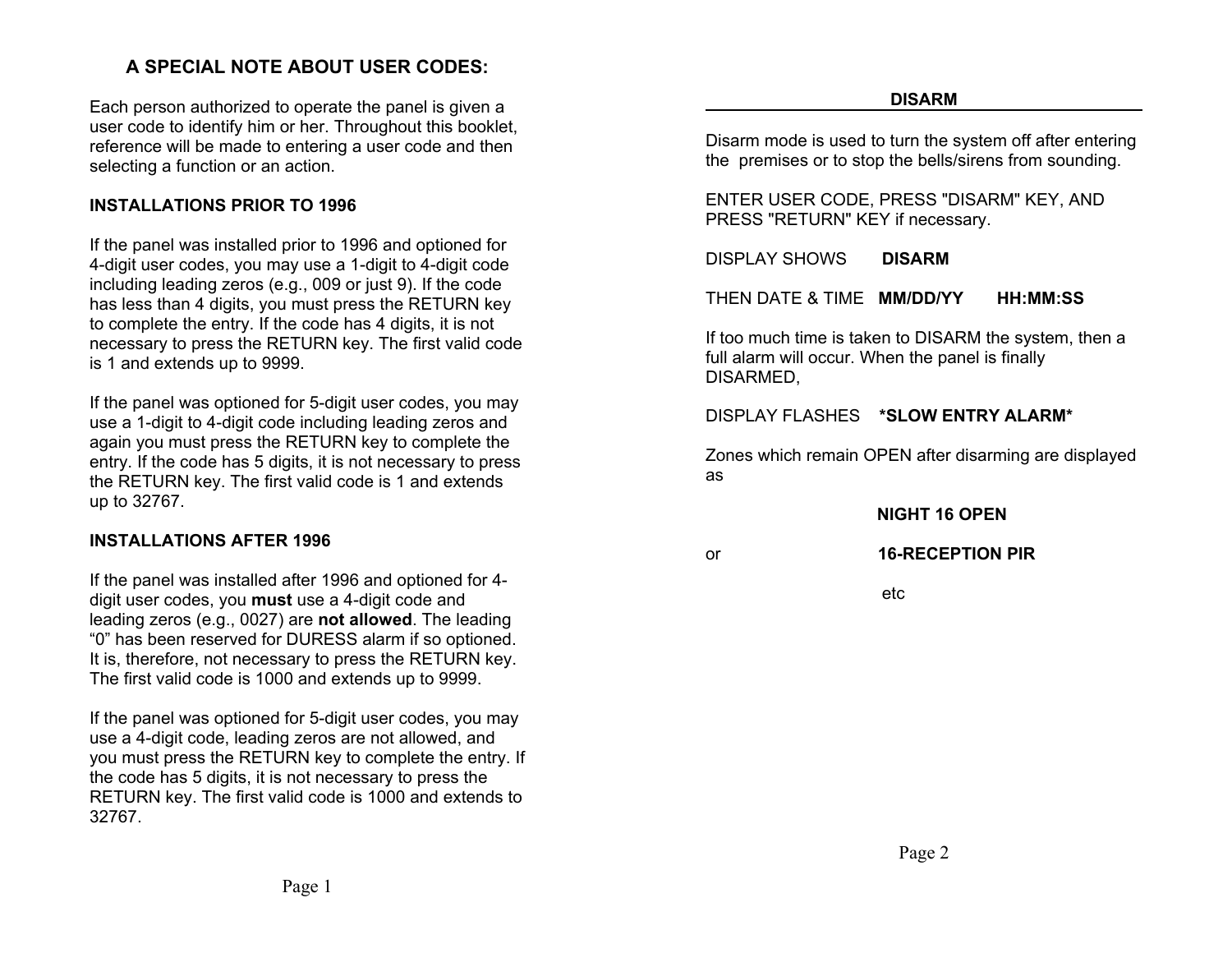PART ARM 1 mode is used to provide partial protection, with the exception of the entry/exit door, while remaining in the premises.

Close all zones that are monitored when in PART ARM 1mode. Other zones may remain open. Note that when the system is in PART ARM 1 mode, the entry/exit door is unprotected and may be used without causing an alarm.

ENTER USER CODE, PRESS "PART ARM 1" KEY, AND PRESS "RETURN" KEY if necessary.

DISPLAY SHOWS**PART ARM 1**

If some PART ARM 1 zones are still open, thereby preventing the arming, the panel beeps and

DISPLAY SHOWS**CANNOT ARM**

followed by the OPEN zones

**2-BACK DOOR**

#### or**MENS ROOM WINDOW**

etc.

PART ARM 2 mode is used to provide partial protection while remaining in the premises. In Part Arm 2 mode the entry/exit door is now in service.

Close all zones that are monitored when in PART ARM 2mode. Other zones may remain open. Since the entry/ exit door is protected, exit or entry through the door will cause the panel to beep. In this mode, if *entry* is made, the beeper will sound and the system **must** be DISARMED or PART ARMED 2 again to avoid a full alarm. If *exit* is desired, but the premises *will still be occupied*, the system must be PART ARMED 2 again *prior to opening the door*. Note that the exit beeper will not sound, but the usual exit time is available. Similarly, if *exit* is desired and the *premises will be vacant*, the system must be FULL ARMED prior to opening the door.

ENTER USER CODE, PRESS "PART ARM 2" KEY, AND PRESS "RETURN KEY if necessary.

DISPLAY SHOWS**PART ARM 2**

If some PART ARM 2 zones are still open, thereby preventing the arming, the panel beeps and

DISPLAY SHOWS**CANNOT ARM**

followed by the OPEN zones

or

#### **2-BACK DOOR**

**MENS ROOM WINDOW**

etc.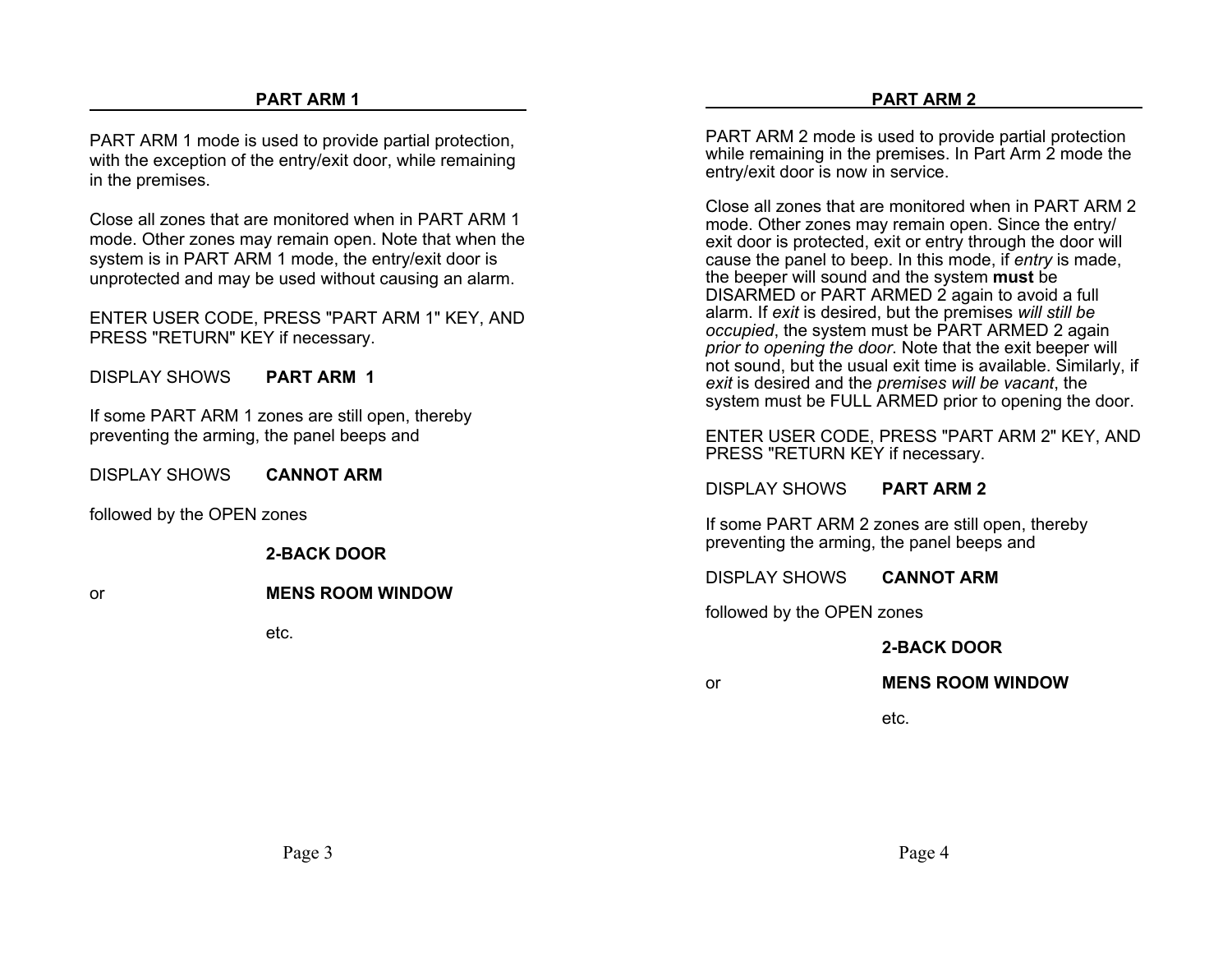#### **FULL ARM**

FULL ARM mode is used when you are leaving the premises. Close **all** zones. Check that the display is showing Date and Time. This means that there are no open zones and the panel may be armed. (Note: Two special zones, known as EXIT zones and FOLLOWER zones on the exit route, may be open and will not prevent the FULL ARM mode from occurring).

ENTER USER CODE, PRESS "FULL ARM" KEY, AND PRESS "RETURN" KEY if necessary.

DISPLAY SHOWS**FULL ARM**

If any zones, other than EXIT or FOLLOWER zones are open when FULL ARM mode is chosen, the system beeps and

DISPLAY SHOWS**CANNOT ARM**

followed by a display of the OPEN zones.

When the system is successfully armed, the exit buzzer will pulse for the duration of the exit time. **Exit the premises promptly.** When the buzzer no longer sounds, the system is fully armed. If, by accident, an alarm activation occurs during the arming procedure, the bell/siren may sound. If this happens,

ENTER USER CODE, PRESS "DISARM" KEY, AND PRESS "RETURN" KEY if necessary.

#### **FULL ARM** contd.

DISPLAY SHOWS**DISARM**

THEN DATE & TIME **MM/DD/YY HH:MM:SS**

Details of the accidental alarm condition will then beflashed on the display:

e.g. **\*\*INTRUDER ALARM\*\***

**WAREHOUSE AREA PIR**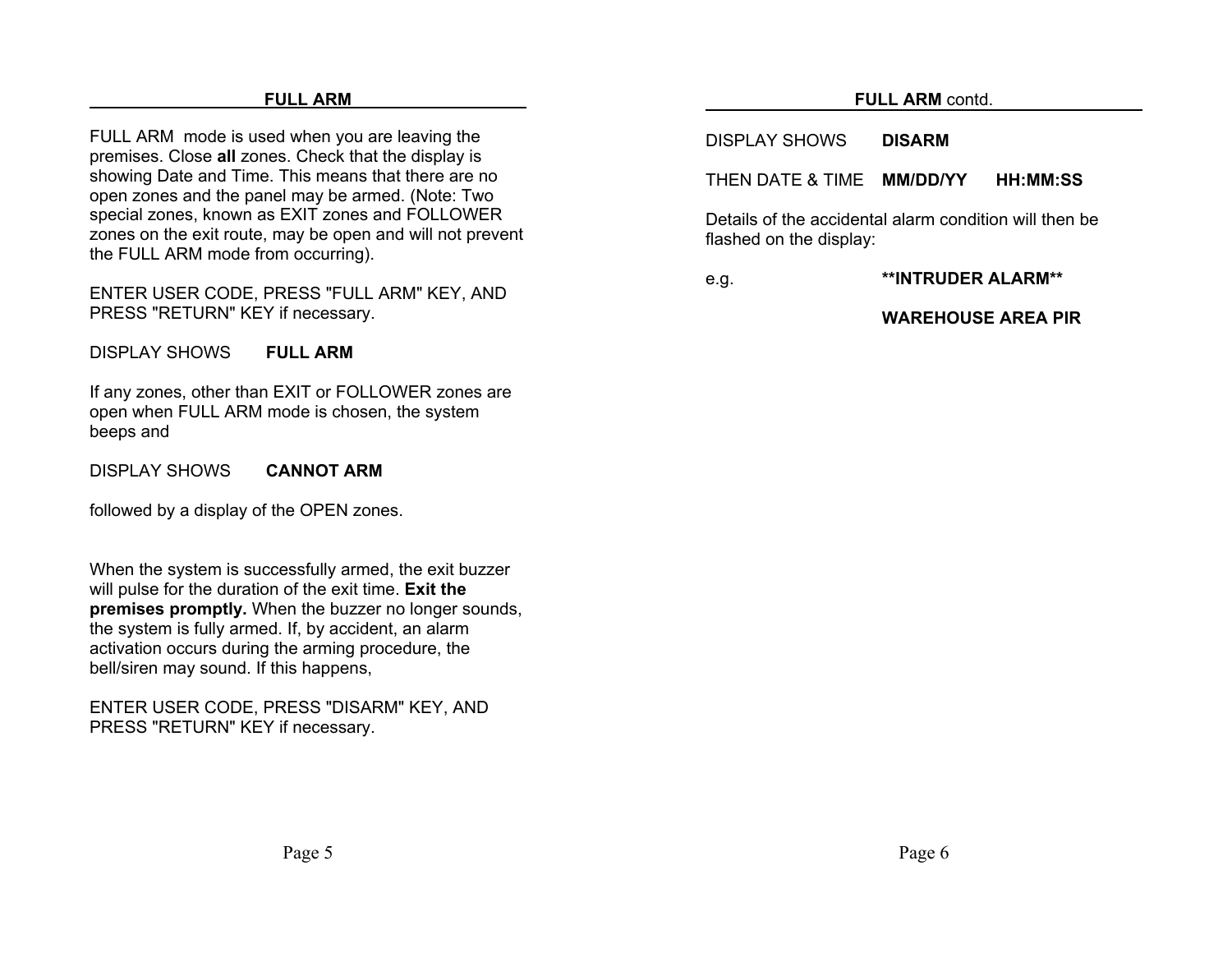#### **ALARMS**

#### **DOOR CHIME**

If an ALARM or ALERT condition exists, the display will flash the relevant messages:

e.g. **\*\*INTRUDER ALARM\*\***

**26-PERIMETER FENCE**

**\*ID SECURITY ALERT\***

or

To clear all flashing messages from the display, follow the ACKNOWLEDGE function below.

etc.

#### **ACKNOWLEDGE ALARMS/CLEAR DISPLAY**

This function is used to clear the display of flashing messages, stop the beeper, and in some systems silence the siren/bells.

ENTER USER CODE, PRESS "0" (zero) KEY, AND PRESS "RETURN" KEY if necessary.

DISPLAY SHOWS**CLEAR DISPLAY**

THEN IN A MOMENT **FINISHED**

and the system returns to the DISARM mode.

DISPLAY SHOWS**MM/DD/YY HH:MM:SS**

| A door chime feature is available. The system will beep<br>for three seconds to "announce" the opening of an<br>entry/exit door. The beeping will only occur when the<br>door is opened and not if the door is left open or<br>subsequently closed. |                      |                 |  |  |  |
|-----------------------------------------------------------------------------------------------------------------------------------------------------------------------------------------------------------------------------------------------------|----------------------|-----------------|--|--|--|
| Note: No user code is needed for this feature.                                                                                                                                                                                                      |                      |                 |  |  |  |
| To activate this feature,                                                                                                                                                                                                                           |                      |                 |  |  |  |
| PRESS "PART ARM 2" KEY TWICE within three<br>seconds.                                                                                                                                                                                               |                      |                 |  |  |  |
| <b>DISPLAY SHOWS</b>                                                                                                                                                                                                                                | <b>DOOR CHIME ON</b> |                 |  |  |  |
| alternating with                                                                                                                                                                                                                                    | <b>MM/DD/YY</b>      | <b>HH:MM:SS</b> |  |  |  |
| To de-activate this feature,                                                                                                                                                                                                                        |                      |                 |  |  |  |
| PRESS "PART ARM 2" KEY TWICE within three<br>seconds.                                                                                                                                                                                               |                      |                 |  |  |  |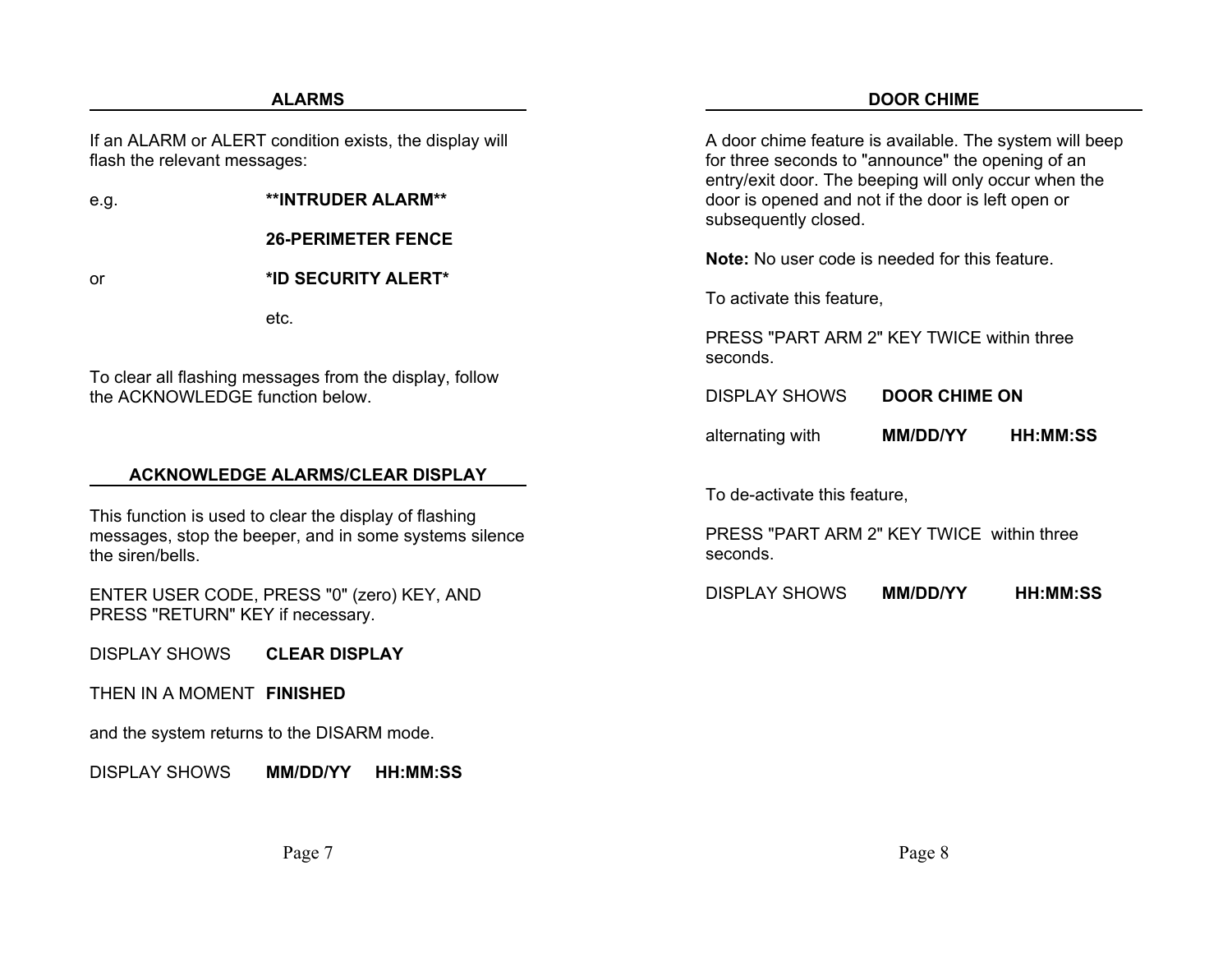This function is used to assist users who know theiraccess code but have forgotten or are unsure of which function key to press.

ENTER USER CODE, PRESS "HELP" KEY, AND PRESS "RETURN" KEY if necessary.

DISPLAY SHOWS**SELECT AN OPTION**

AND THEN THE FIRST OPTION ALLOWED TO THATUSER

e.g. **DISARM ?**

or

**FULL ARM ?**

etc.

The system is now asking for a yes or no answer. That is, does the user want to select the option displayed ?

PRESS "YES" KEY if yes, and the system will execute the option displayed

or

PRESS "NO" KEY if no, and the system will display the next valid option available to that user.

You must answer yes to some option in order to exit from the HELP mode or, if unsure, wait 90 seconds for a time out.

This function allows the user to place a zone out of service (e.g., loading door, window, etc.). The panel will continuously display the total number of zones shunted. Subsequent DISARMING of the panel will remove all shunts or re-entry into this mode can selectively remove individual shunts.

ENTER USER CODE, PRESS "NO" KEY, AND PRESS "RETURN" KEY if necessary.

DISPLAY SHOWS**SHUNT ZONE 0**

ENTER ZONE NUMBER to be shunted.

DISPLAY SHOWSr**ZONE TYPE #**

Notice that the zone type is preceded by an asterisk. An asterisk preceding a zone means it is shunted. To confirm your choice, you may press the "HELP" key to display a description of the zone. If the wrong zone has been chosen, press the "YES" key to unshunt that zone. Note that repeated pressing of the "YES" key turns the shunt symbol (r) on and off.

To UNSHUNT a zone, follow the SHUNT procedure above and when the display shows an"r", press the "YES"key to remove the shunt and notice that the "r" disappears

Should another zone have to be shunted/unshunted,

PRESS "DISARM (+)" key to increment the display to the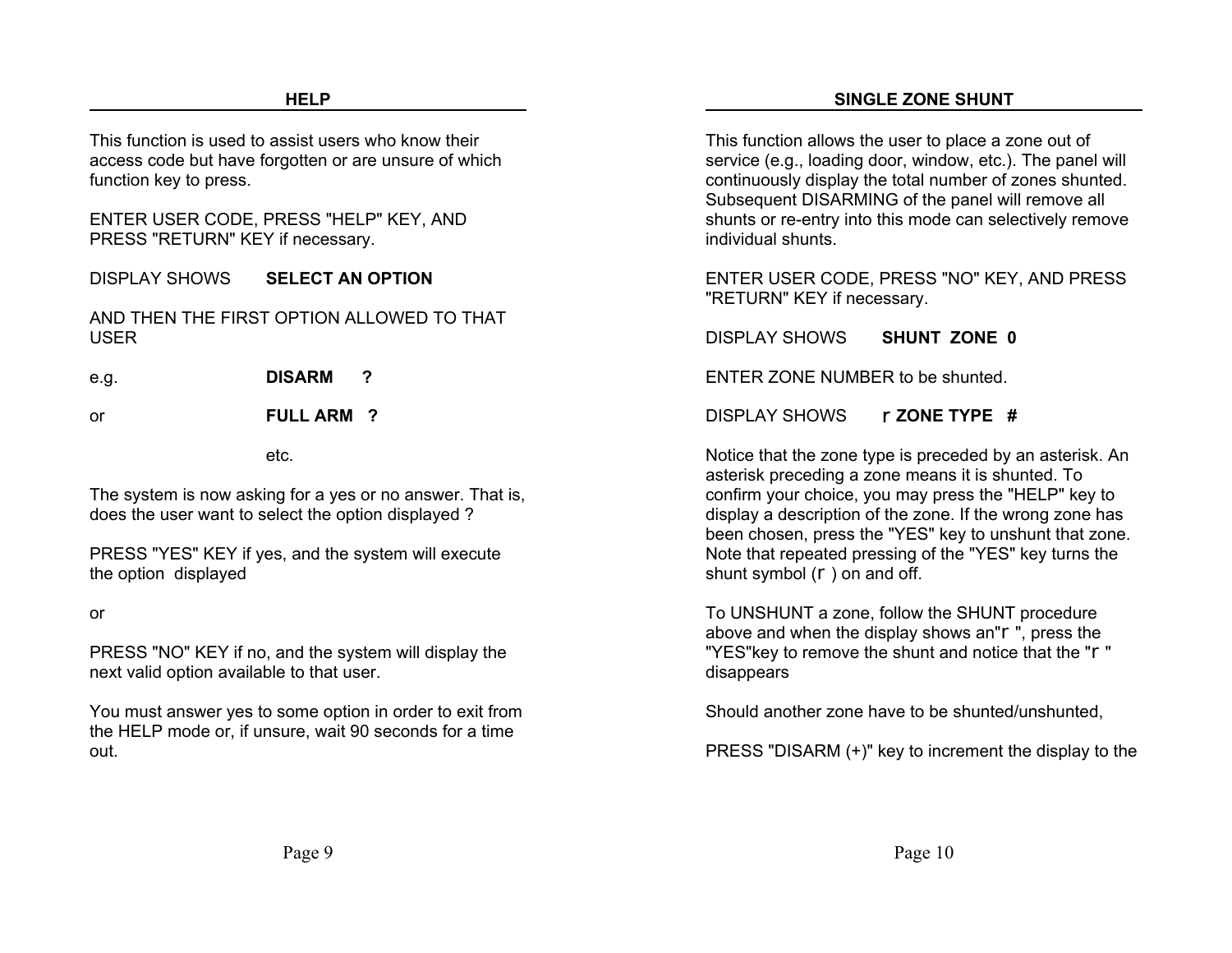#### **SINGLE ZONE SHUNT** contd.

desired zone or

PRESS "PART ARM 1 (-)" key to decrement the display to the desired zone.

PRESS "YES" KEY to shunt the desired zone and again an asterisk will appear.

To exit from this routine

PRESS "RETURN" KEY.

The system now exits and momentarily displays the total number of shunted zones.

DISPLAY SHOWS**FINISHED**

THEN**X SHUNTS**

The system then returns to the DISARM mode.

DISPLAY SHOWS**SHUNTED ZONES = X**

alternating with **MM/DD/YY HH:MM:SS**

When all shunts are cleared or the system is DISARMED,

DISPLAY SHOWS**MM/DD/YY HH:MM:SS**

This function is used to automatically apply a preprogrammed shunt to a block of zones. When you choose MEMORY, the panel will recall the previous pattern of shunted zones and re-apply them. This is useful if it desirable to shunt the same zones on a daily basis. If no pattern exists, choose BLOCK SHUNT - SHUNT (see page 13) to establish one.

ENTER USER CODE, PRESS "SHIFT" KEY, "NO" KEY, AND PRESS "RETURN" KEY if necessary.

DISPLAY SHOWS**MEMORY-SHUNT-CLEAR**

PRESS "DISARM" KEY (under the word **MEMORY**).

DISPLAY SHOWS**PRE-PROGRAMMD SHUNT**

THEN**X SHUNTS**

(where **X** is the number of zones now shunted)

AND THEN**QUIT ?**

PRESS "NO" KEY to return to the three-option sub-menu or

PRESS "YES" KEY to exit to DISARM mode and

DISPLAY SHOWS**SHUNTED ZONES = X**

alternating with **MM/DD/YY HH:MM:SS**

When all zones are unshunted (cleared) or the panel is DISARMED,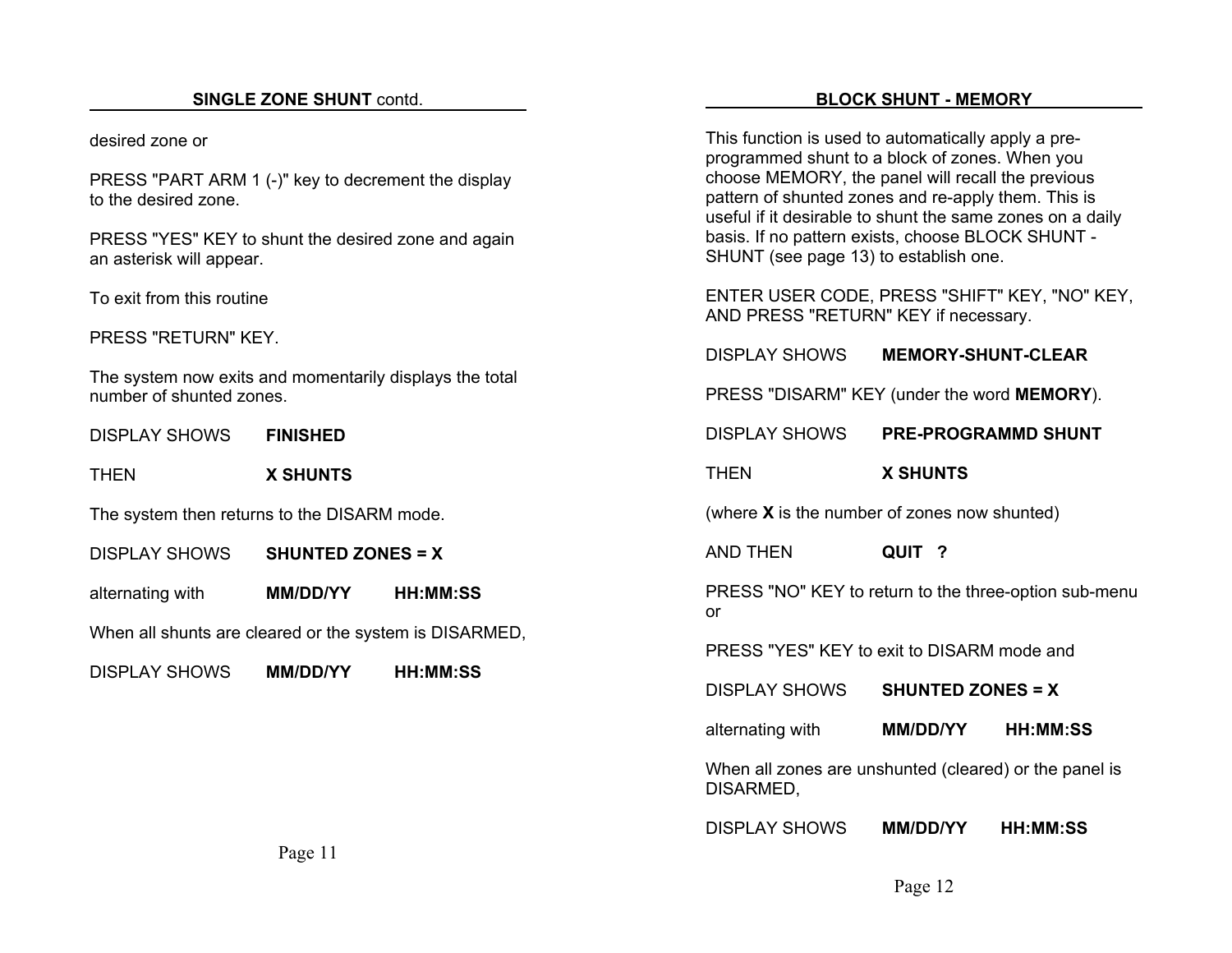#### **BLOCK SHUNT - SHUNT**

To shunt a zone or block (range) of zones:

ENTER USER CODE, PRESS "SHIFT" KEY, "NO" KEY, AND PRESS "RETURN" KEY IF NECESSARY.

DISPLAY SHOWS**MEMORY-SHUNT-CLEAR**

PRESS "PART ARM 2" KEY (under the word **SHUNT**).

DISPLAY SHOWS**SHUNT FROM 1**

ENTER NUMBER OF FIRST ZONE in block to beshunted AND PRESS "RETURN" KEY: e.g., "6" "RETURN".

DISPLAY SHOWS**SHUNT TO 6**

THEN ENTER NUMBER OF LAST ZONE IN BLOCK tobe shunted AND PRESS "RETURN" KEY:e.g., "12" "RETURN".

DISPLAY SHOWS**7 SHUNTS**

**THEN QUIT ?**

PRESS "NO" KEY to return to the three-option sub-menu or

PRESS "YES" KEY to exit to DISARM mode and

DISPLAY SHOWS**SHUNTED ZONES = X**

alternating with **MM/DD/YY HH:MM:SS**

When all zones are unshunted (cleared) or the panel is DISARMED,

DISPLAY SHOWS **MM/DD/YY HH:MM:SS**

#### **BLOCK SHUNT - CLEAR SHUNTS**

To clear a zone or block of shunted zones:

ENTER USER CODE, PRESS "SHIFT" KEY, "NO" KEY, AND PRESS "RETURN" KEY if necessary.

DISPLAY SHOWS**MEMORY-SHUNT-CLEAR**

PRESS "HELP" KEY (under the word **CLEAR**).

DISPLAY SHOWS**CLEAR FROM 1**

ENTER NUMBER OF FIRST ZONE IN BLOCK to becleared AND PRESS "RETURN" KEY:

e.g., "6" "RETURN".

DISPLAY SHOWS **CLEAR TO 6**

THEN ENTER NUMBER OF LAST ZONE IN BLOCK to be cleared.

e.g., "12" "RETURN".

If only zones 6-12 were previously shunted,

DISPLAY SHOWS**QUIT ?**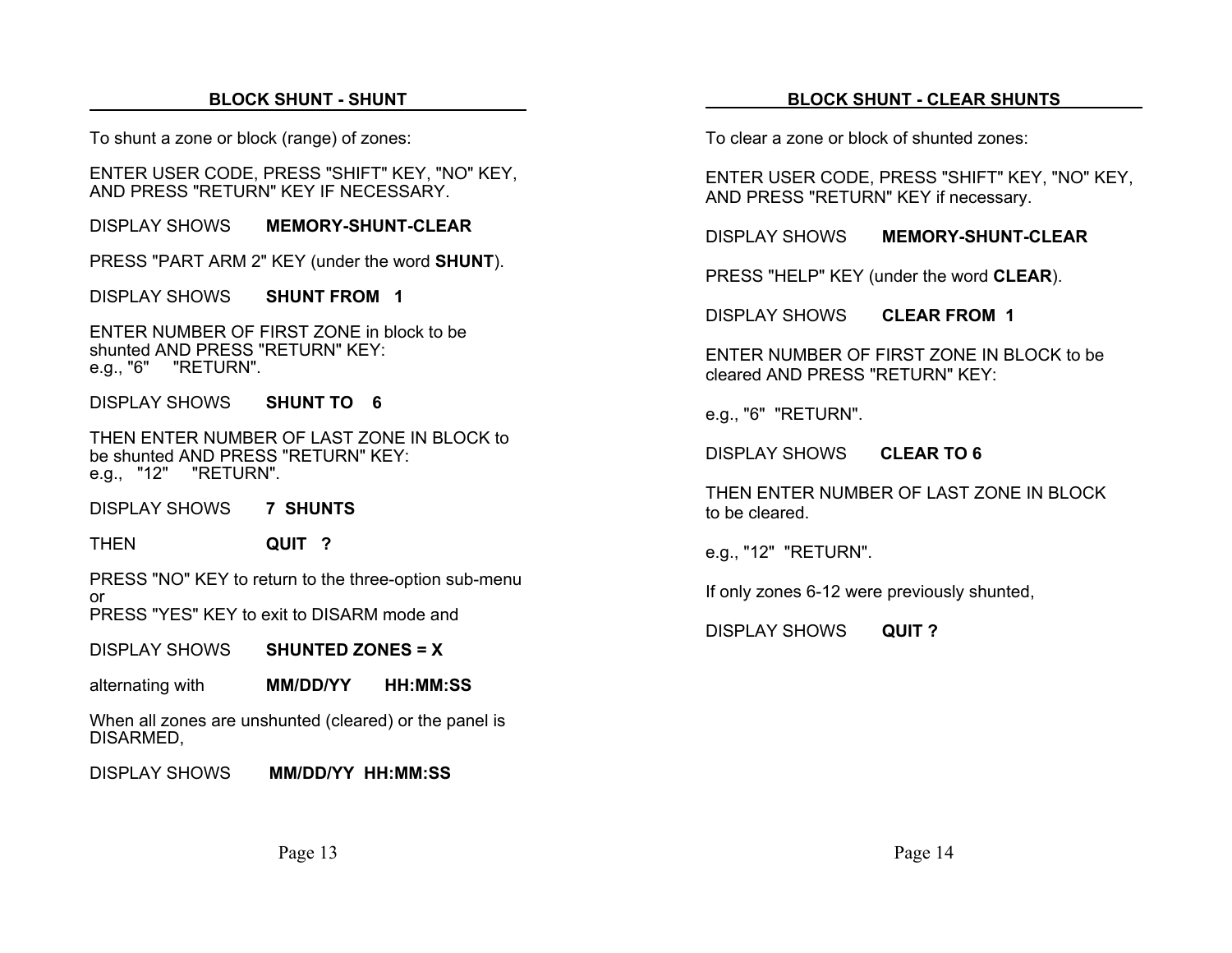### **BLOCK SHUNT - CLEAR SHUNTS** cont.

If more than zones 6-12 were previously shunted,

DISPLAY SHOWS **X SHUNTS**

(where **X** is the remaining number of zones still shunted)

AND THEN**QUIT ?**

PRESS "NO" KEY to return to the three-option sub-menu

or

PRESS "YES" KEY to exit to DISARM mode and

DISPLAY SHOWS**SHUNTED ZONES = X**

if any zones remain shunted

alternating with **MM/DD/YY HH:MM:SS**

When all zones are unshunted (cleared) or the panel is DISARMED,

DISPLAY SHOWS**MM/DD/YY HH:MM:SS** This function is used to change the date and time. The entry **must** be in the military format MM/DD/YY HH:MM:SS.

ENTER USER CODE, PRESS "SHIFT" KEY, "9" KEY, AND PRESS "RETURN" KEY if necessary.

The current date and time is displayed with the flashing cursor over the first number of the date. To change the date and time,

ENTER NEW NUMBER AND/OR PRESS "YES" KEY tomove the cursor to the right. Continue in this manner. To move the cursor to the left, PRESS "BACKSPACE" KEY.

For example, to change to March 19 1994 4:15 PM, when

DISPLAY SHOWS**03/01/90 10:55:21**

ENTER "0" "3", PRESS "YES"; ENTER "1" "9", PRESS "YES"; ENTER "9" "4", PRESS "YES" "YES" "YES" "YES"; ENTER "1" "6", PRESS "YES"; ENTER "1" "5" PRESS "YES"; ENTER "0" "0" AND PRESS "RETURN" KEY.

Note: Military time is used. If the date and time are not entered in the correct format, **\*\*INVALID ENTRY\*\*** will be displayed when the "RETURN" key is pressed. Re-enter data as above.

DISPLAY SHOWS**ENTER DAY NO. 1**

(where Sun.= 1, Mon.= 2, Tue.=3....... Sat.= 7).

#### CONFIRM/ ENTER DAY NUMBER, PRESS "RETURN" KEY

and the system returns to the DISARM mode.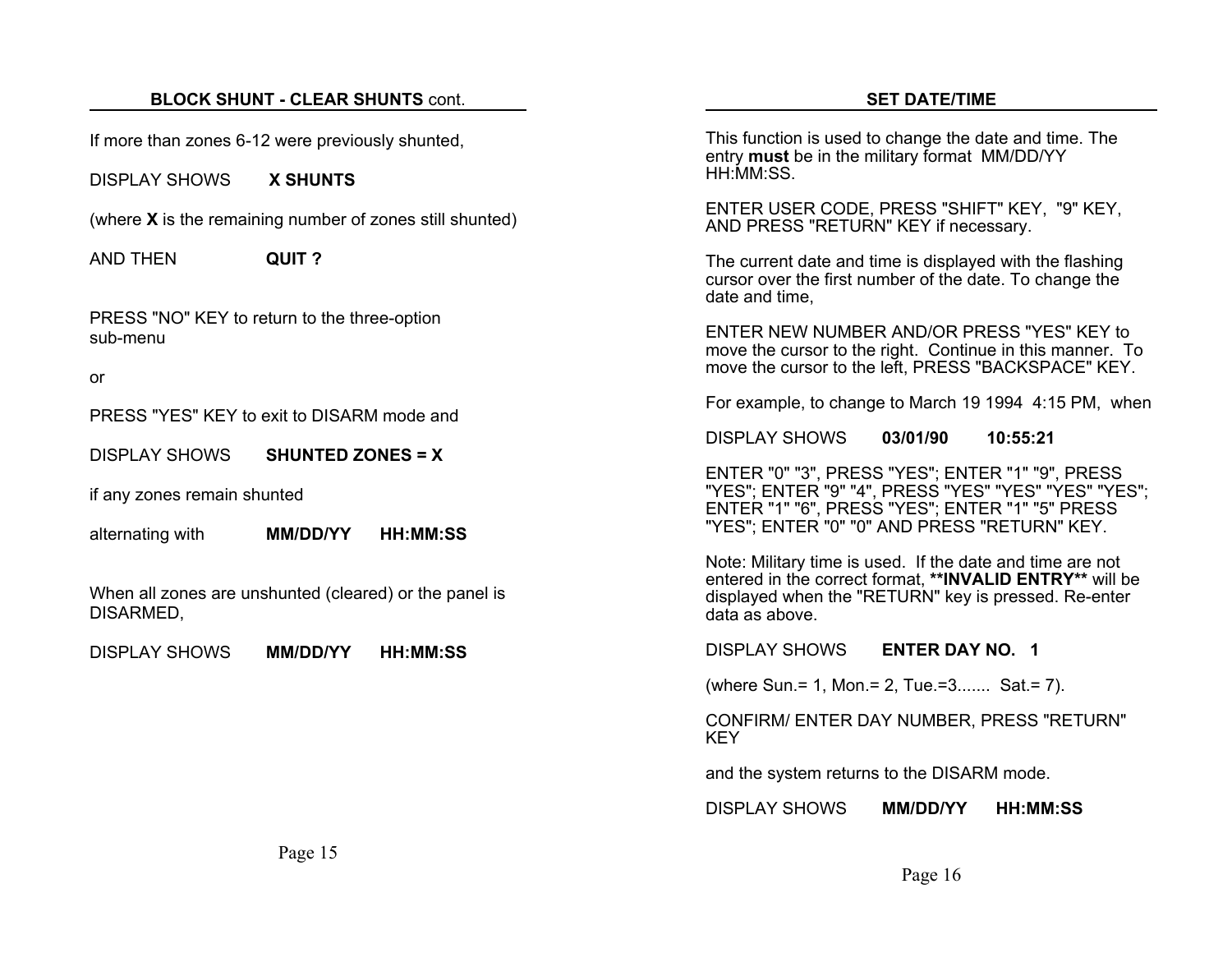### **DAYLIGHT SAVING TIME CHANGE (Hour Change)**

This function is used to prepare the panel to automatically adjust forward or backward for the daylight saving time change.

On **any** day of the week prior to the Sunday changeover,

ENTER USER CODE, PRESS "SHIFT" KEY, "HELP" KEY, AND PRESS "RETURN" KEY if necessary.

DISPLAY SHOWS**HOUR CHNGE ON SUNDAY**

On Sunday at 2:00 AM, the panel will automatically add or subtract one hour and cancel the message.

If the hour change is entered by mistake, RE-ENTER USER CODE, PRESS "SHIFT"KEY, "HELP" KEY, AND PRESS RETURN KEY if necessary.

DISPLAY SHOWS**CANCEL HOUR CHANGE**

and then returns to DATE AND TIME. This option has now been cancelled.

#### **CLOSING WARNING**

This feature is used to provide an audible warning that the closing time is approaching. It is activated by the installer. If this feature is in use, and the system is not armed by the programmed warning time, the buzzer beeps and

DISPLAY FLASHES **CLOSING TIME SOON!**

The user now has a fixed amount of time (closing delay) to arm the panel (see pages 3-5) or to enter a new closing time (see page 19).

If the system is not fully armed at the end of the closing delay, the buzzer beeps and

DISPLAY FLASHES **\*PAST CLOSING TIME\***

If your system is monitored by an alarm company, you should telephone the company and tell them when you expect to close. Alternatively, they may telephone you and enquire as to when you will be closing.

If you choose to stay longer, select a NEW CLOSING TIME (see page 19 for procedure).

DISPLAY SHOWS**MM/DD/YY HH:MM:SS**

or you may

FULLY ARM PANEL (see page 5) and leave the premises.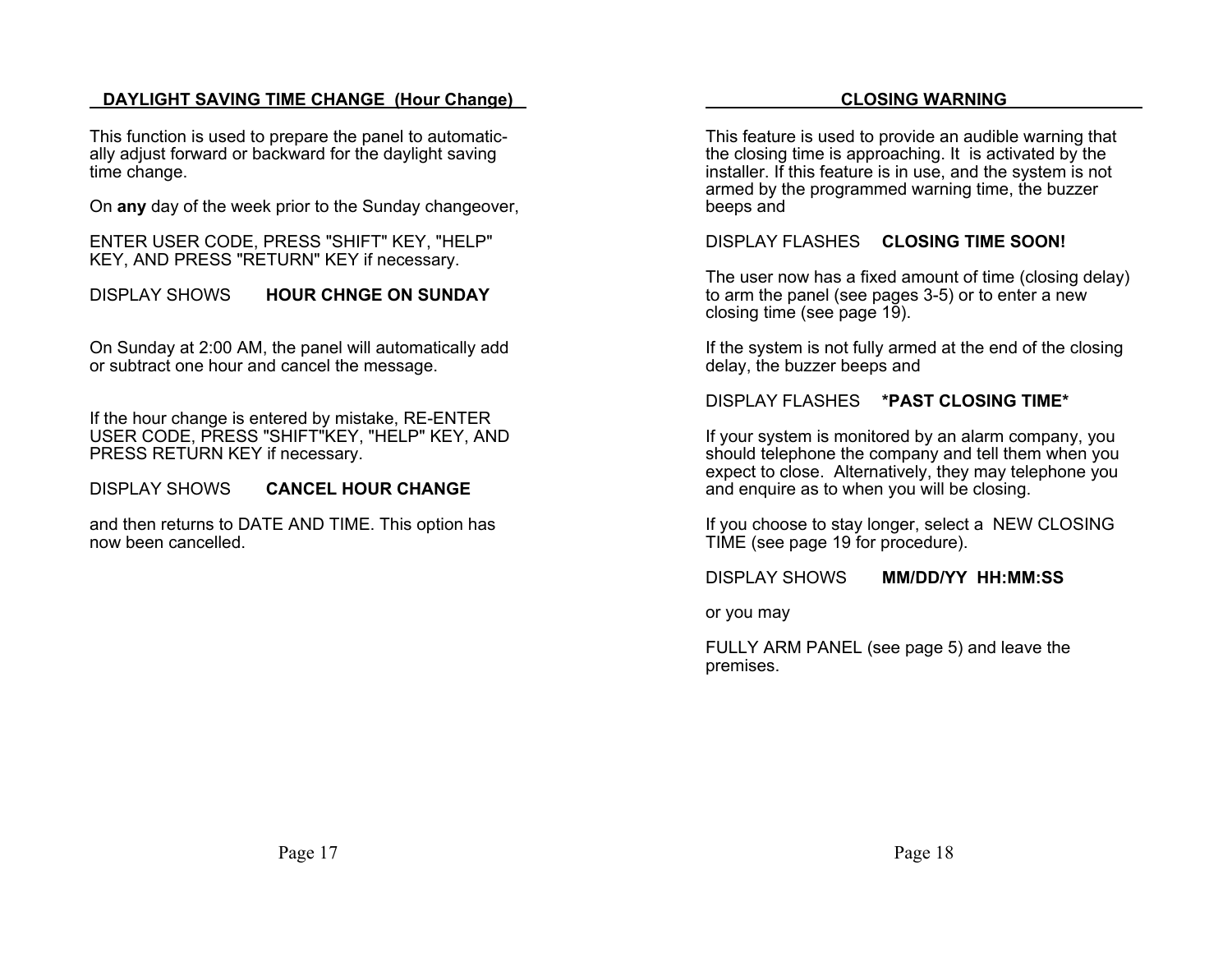#### **NEW CLOSING TIME**

This function is used in conjunction with the CLOSING WARNING option to allow the user to select a new closing time for the current day.

ENTER USER CODE, PRESS "6" KEY, AND PRESS "RETURN" KEY if necessary.

DISPLAY SHOWS**NEW CLOSING TIME**

THEN**HH:MM/[1 NEW CLOSING]**

ENTER NEW CLOSING TIME (military time: e.g., **21:00**).

DISPLAY SHOWS**21:00/[1 NEW CLOSING]**

PRESS "RETURN" KEY

DISPLAY SHOWS**BUSY... RE-SCHEDULING**

and the system returns to the DISARM mode.

DISPLAY SHOWS**MM/DD/YY HH:MM:SS**

This function is used if the panel has been activated to permit a closing warning (see page 18). It allows the user to program new closing times for the week.

ENTER USER CODE, PRESS "SHIFT" KEY, "BACK SPACE" KEY, and if user code is less than four digits PRESS "RETURN" KEY.

DISPLAY SHOWS**SET TIME COMMANDS**

THEN MAY SHOW**02:00/[DAYLGHT SAVG]**

PRESS "RETURN" KEY repeatedly until

DISPLAY SHOWS**17:55/[SUNDAY CLOSE]**

ENTER NEW CLOSING TIME FOR SUNDAY (military time) AND PRESS "RETURN" KEY

or

PRESS "RETURN" KEY if the premises is closed on a Sunday.

In a similar manner, examine those choices involving the message **......CLOSE**. When **all** entries have been examined, the system automatically returns to the DISARM mode.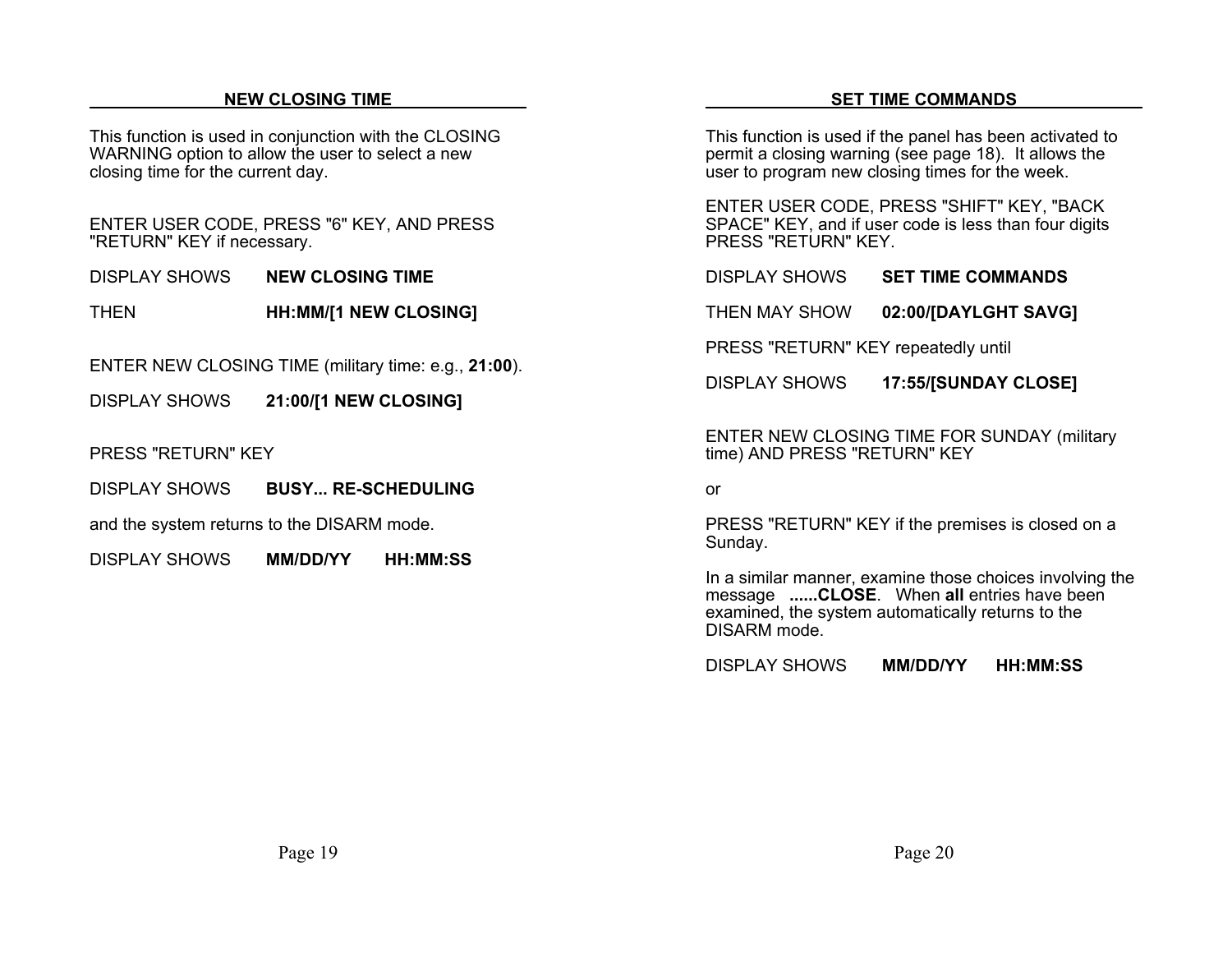#### **SETTING USER IDS (Codes)**

This function allows a Master user to assign unique ID codes to each of the various users. Depending on the software version, up to 36, 99 or 250 users can be assigned. In this section, we shall assign to two users the codes "1234" and "5678". A four-digit code is standard; however, the panel may be optioned at set-up for a five-digit code.

ENTER MASTER USER CODE (DEFAULT "1" "0" "2" "0"), PRESS "SHIFT" KEY, "DISARM" KEY, AND PRESS "RETURN" KEY if necessary.

DISPLAY SHOWS**IDS-OPTIONS-NAMES**

PRESS "DISARM" KEY.

DISPLAYSHOWS**ENTER USER NO. 1**

ENTER USER NUMBER AND PRESS "RETURN" KEY.

DISPLAY SHOWS**ENTER CODE \_ \_ \_ \_ \_**

ENTER "1" "2" "3" "4" AND PRESS "RETURN" KEY.

DISPLAY SHOWS**ENTER USER NO. X**

(where **X** is one higher than the previous user number).

ENTER USER NUMBER AND PRESS "RETURN" KEY.

DISPLAY SHOWS**ENTER CODE \_ \_ \_ \_ \_**

ENTER "5" "6" "7" "8" AND PRESS "RETURN" KEY.

DISPLAY SHOWS**ENTER USER NO. X**

#### **SETTING USER IDS (Codes)** cont.

At this point, you may continue to enter the codes for the rest of the users or you may

PRESS "NO" KEY to exit from this option.

DISPLAY SHOWS**QUIT ?**

PRESS "YES" KEY to exit to DISARM mode or

PRESS "NO" KEY to return to the three-option sub-menu.

#### **REMOVING USER IDS**

If a user code is no longer necessary, you may remove that code from the system. To do this choose the SETTING USER IDS option (see page 21).

ENTER USER NO. AND PRESS RETURN KEY.

DISPLAY SHOWS**ENTER CODE \_ \_ \_ \_ \_**

If the panel was installed prior to 1996, ENTER a single "0" (zero) AND PRESS THE "RETURN" KEY. *If the panel was installed after 1996*, ENTER a single "r" (PART ARM 2) AND PRESS THE "RETURN" KEY.

DISPLAY SHOWS**ENTER USER NO. X**.

Exit as above.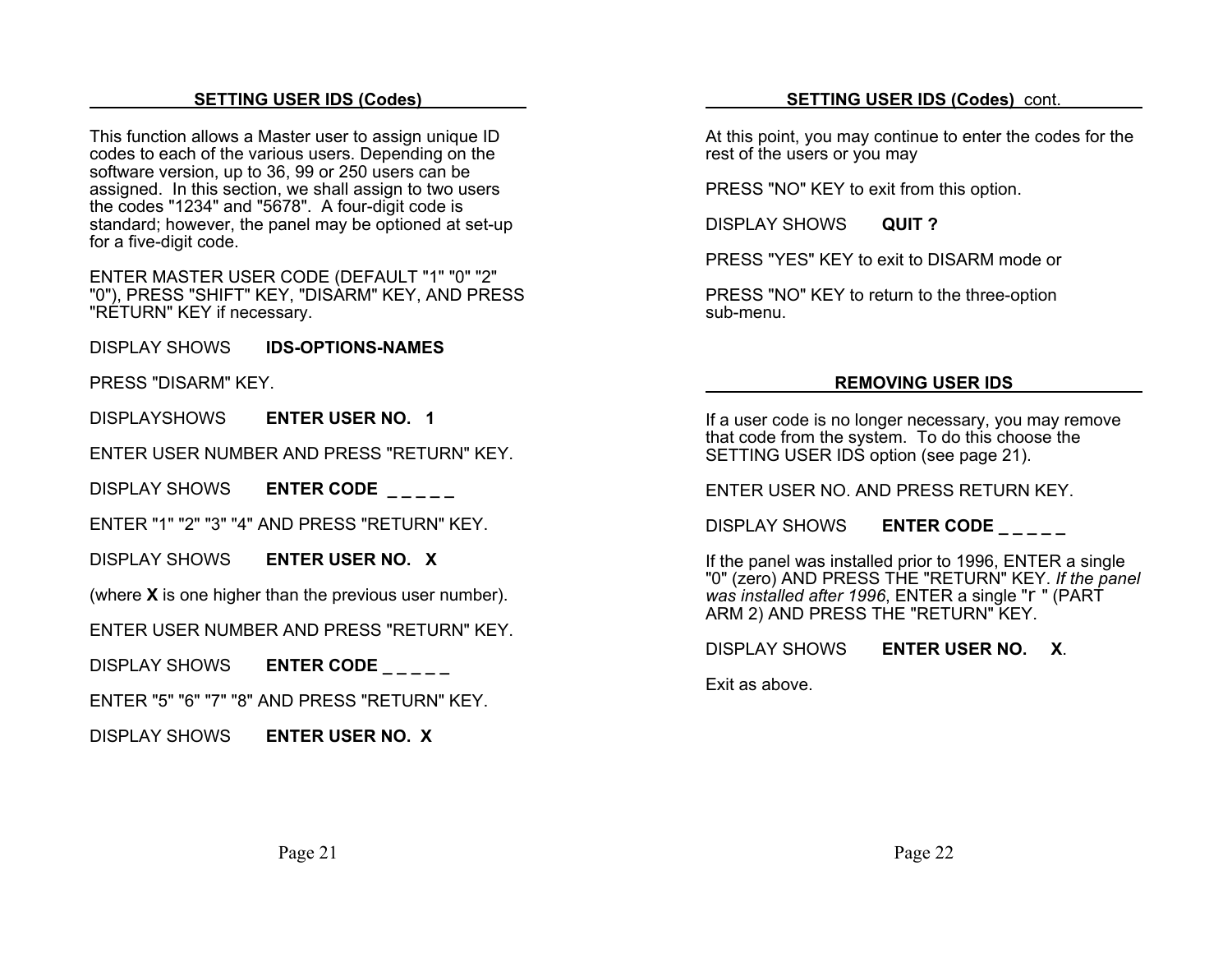#### **SETTING USER OPTIONS**

This option allows a Master user to assign operating options to each of the various users.

DISPLAY SHOWS**IDS-OPTIONS-NAMES**

PRESS "PART ARM 2" KEY.

DISPLAY SHOWS**ENTER USER NO. 1** 

ENTER USER NUMBER AND PRESS "RETURN" KEY.

DISPLAY SHOWS**DISARM NO**

PRESS "NO" KEY, if no, and the selected user will not be allowed to disarm the system

or

PRESS "YES" KEY, if yes, and the

DISPLAY SHOWS**DISARM YES**

The selected user will now be allowed to disarm thesystem. All options available to the Master user will be consecutively listed. By pressing "YES" or "NO", you can allow or deny access to each item of the list for that selected user. The display then increments to the next user. (Hint: Whenever the display shows an option, you may press the "HELP" key to jump to the next user.)

#### **SETTING USER OPTIONS** cont.

#### DISPLAY SHOWS**ENTER USER NO. X**

(where **X** is one higher than the previous user number).

At this point, you may continue to enter the options for the rest of the users or you may

PRESS "NO" KEY to exit from this option.

DISPLAY SHOWS**QUIT ?**

PRESS "YES" KEY to exit to DISARM mode

or

PRESS "NO" KEY to return to the three-option sub-menu.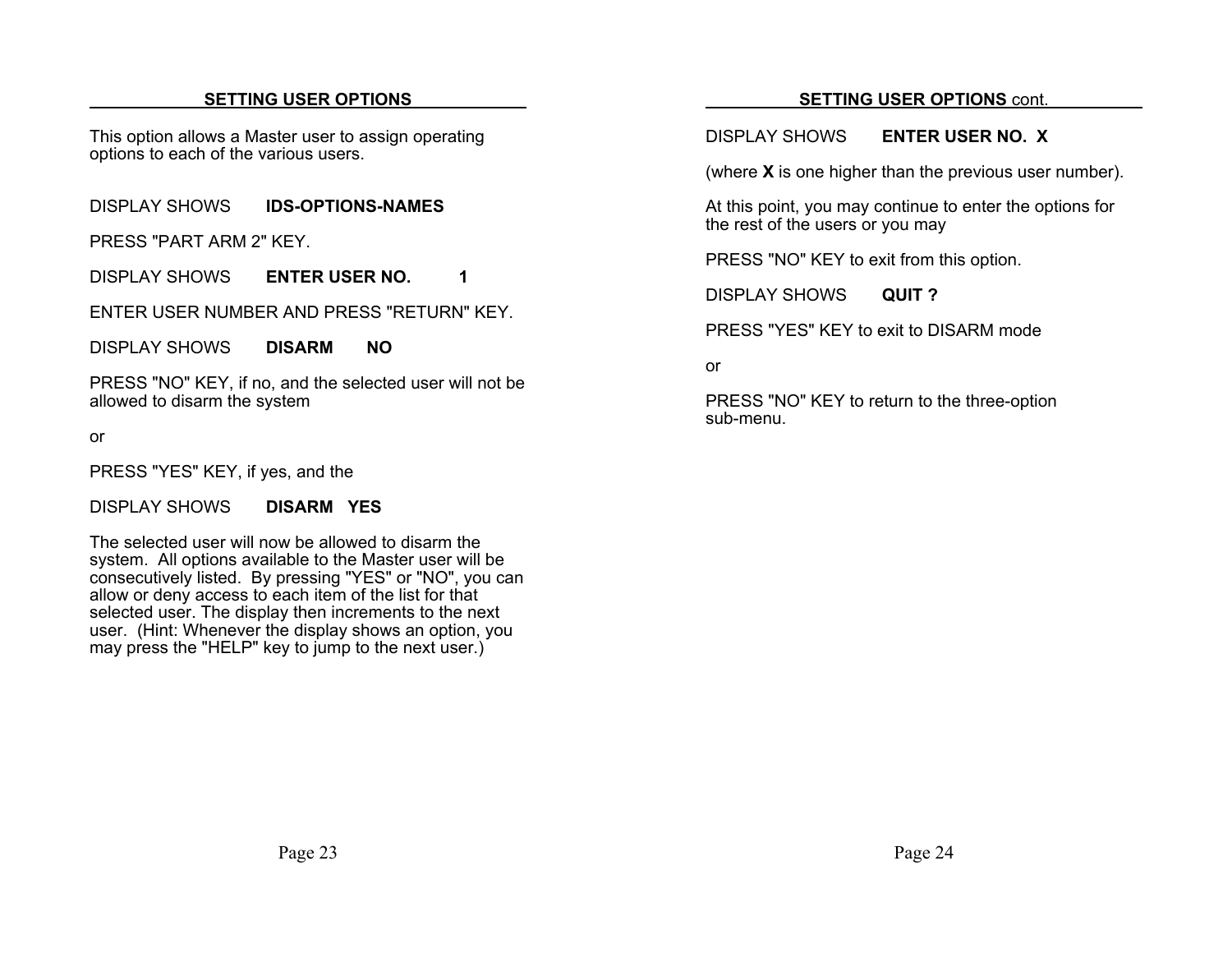#### **SETTING USER NAMES**

This option allows the Master user to record the names of the users. This is useful when examining the log.

DISPLAY SHOWS**IDS-OPTIONS-NAMES**

PRESS "HELP" KEY.

DISPLAY SHOWS**ENTER USER NO. 1**

ENTER USER NUMBER AND PRESS "RETURN" KEY.

DISPLAY SHOWS **/\**

The cursor will be flashing at the far left of the display. The letters of the alphabet appear on the 19 keys and the cursor is used to select the required characters. When the cursor is pointing UP, the character in the middle of the key may be selected. PRESS "SHIFT" KEY once and the cursor will point to the LEFT. PRESS "SHIFT" KEY again and the cursor will point to the RIGHT. PRESS "SHIFT" KEY again and it will return to the UP position. The direction of the cursor always indicates the character to be chosen. To enter a space character, PRESS "RETURN" KEY when the cursor is pointing to the left. To save a name entry, POSITION CURSOR UP AND PRESS "RETURN" KEY. As an example, we shall enter the name WENDY MILLER:

PRESS "SHIFT" "SHIFT" AND ENTER "W".

You should now see a **W** and the cursor should bepointing to the right.

DISPLAY SHOWS**W>**

#### **SETTING USER NAMES** cont.

PRESS "SHIFT" "SHIFT" AND ENTER "E".

DISPLAY SHOWS**WE<**

ENTER "N" "D" "Y".

DISPLAY SHOWS**WENDY<**

PRESS "RETURN"KEY AND ENTER "M""I" "L" "L""E""R" AND PRESS "SHIFT" "SHIFT" to return the cursor to the up position. If a mistake is made see EDITING USER NAMES on page 27.

DISPLAY SHOWS**WENDY MILLER/\**

PRESS "RETURN" KEY.

DISPLAY SHOWS**ENTER USER NO. X**

(where **X** is one higher than the previous user number).

At this point, you may continue to enter the names for the rest of the users or you may

PRESS "NO" KEY to exit from this option.

DISPLAY SHOWS**QUIT ?**

PRESS "YES" KEY to exit to DISARM mode

or

PRESS "NO" KEY to return to the three-option sub-menu.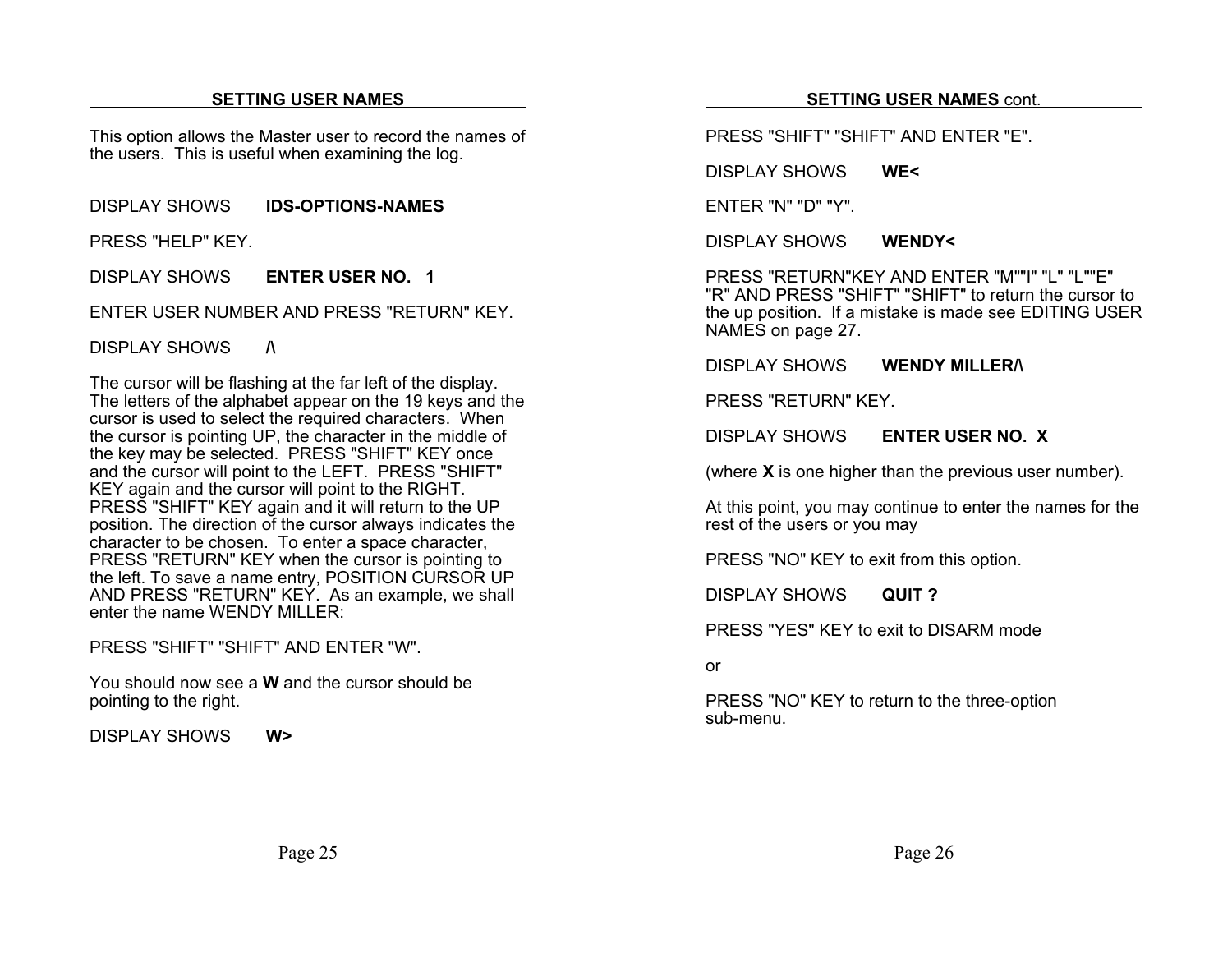#### **EDITING USER NAMES**

If you enter the wrong character(s), you can correct the error as follows:

PRESS "SHIFT" KEY until thecursor is pointing up.

DISPLAY SHOWS **/\**

PRESS "YES" KEY to move the cursor forward (right) or PRESS "BACKSPACE" KEY to move the cursorbackward (left) until it is flashing over the character to be deleted.

PRESS and hold the "SHIFT" KEY **for about onesecond** to delete the unwanted character from thedisplay. If you find that you are deleting more than you intended, you are holding the SHIFT key down for too long. You may find it easier to delete the entire name and start again.

ENTER CORRECT CHARACTER(S) (see page 25) and notice that the text to the right of the cursor will move ahead.

PRESS "SHIFT" KEY IF NECESSARY to return cursor tothe up position AND PRESS "RETURN" KEY.

#### **USER SET OWN ID (3016 and 3030E panels)**

This function allows a general user to select their own code rather than use the code given by the Master user. The general user now has an absolutely confidential code. The Master user must first authorize theuse of this option and assign a temporary code to the general user. This function can only be used once; otherwise, the Master user must reset the option.

ENTER USER CODE, PRESS "SHIFT" KEY, "0" (zero) KEY, AND PRESS "RETURN" KEY if necessary.

DISPLAY SHOWS **USER SET OWN ID**

THEN**ENTER CODE \_ \_ \_ \_ \_**

The system requires you to enter two codes, one of which it will choose for you to keep.

ENTER A CODE AND PRESS "RETURN" KEY.

DISPLAY SHOWS **ENTER CHOICE 2**

THEN**ENTER CODE \_ \_ \_ \_ \_**

ENTER ANOTHER CODE AND PRESS "RETURN"

DISPLAY BRIEFLY SHOWS **NEW ID IS CHOICE X**(where **X** is choice 1, or choice 2). The system then returns to the DISARM mode.

DISPLAY SHOWS **MM/DD/YY HH:MM:SS**

The **new** user code supercedes the old temporary code, and the latter will no longer be valid.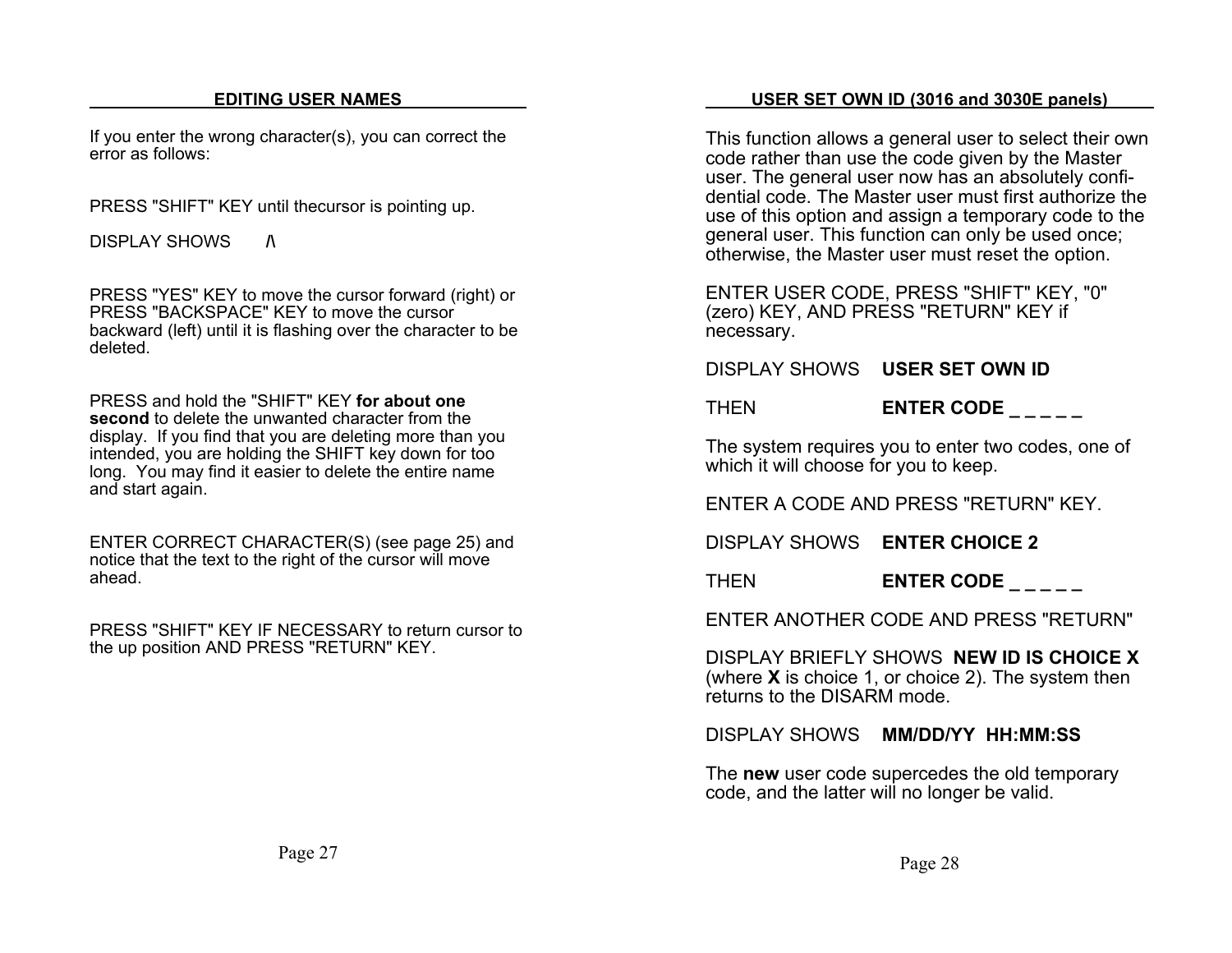# **SYSTEM LOG**

This function allows authorized users the ability to either print or view the historical log.

ENTER USER CODE, PRESS "YES" KEY, AND PRESS "RETURN" KEY if necessary.

DISPLAY SHOWS **SYSTEM LOG**

THEN**PRINT LOG ?**

A yes or no answer is required.

PRESS "YES" KEY if a serial-input printer has been connected to the panel (the log contains the previous 300 or 600 historical events, depending on the model of panel) or

PRESS "NO" KEY if no printer connected, and the log will be sequentially displayed in reverse order (most recent event first) in 20 character 'bytes'. Note that date and time are now separated with two asterisks (indicating that the panel is displaying the log). Note also that you may fast forward through the log by repeatedly pressing the "+" KEY, or rewind the log by pressing the "-" KEY.

To terminate either printing or displaying of the log,

PRESS "NO" KEY.

DISPLAY SHOWS **ABORTED**

The system then returns to the DISARM mode.

DISPLAY SHOWS **MM/DD/YY HH:MM:SS**

This function is used to test the audible devices(bells, sirens, etc.).

ENTER USER CODE, PRESS "5" KEY, AND PRESS "RETURN" KEY if necessary.

DISPLAY SHOWS **USER TEST**

#### THEN**MM/DD/YY HH:MM:SS**

The bells or sirens should now be sounding. To silence the bells or sirens,

ENTER USER CODE, PRESS "DISARM" KEY, AND PRESS "RETURN" KEY if necessary.

DISPLAY SHOWS **DISARM**

THEN**MM/DD/YY HH:MM:SS**